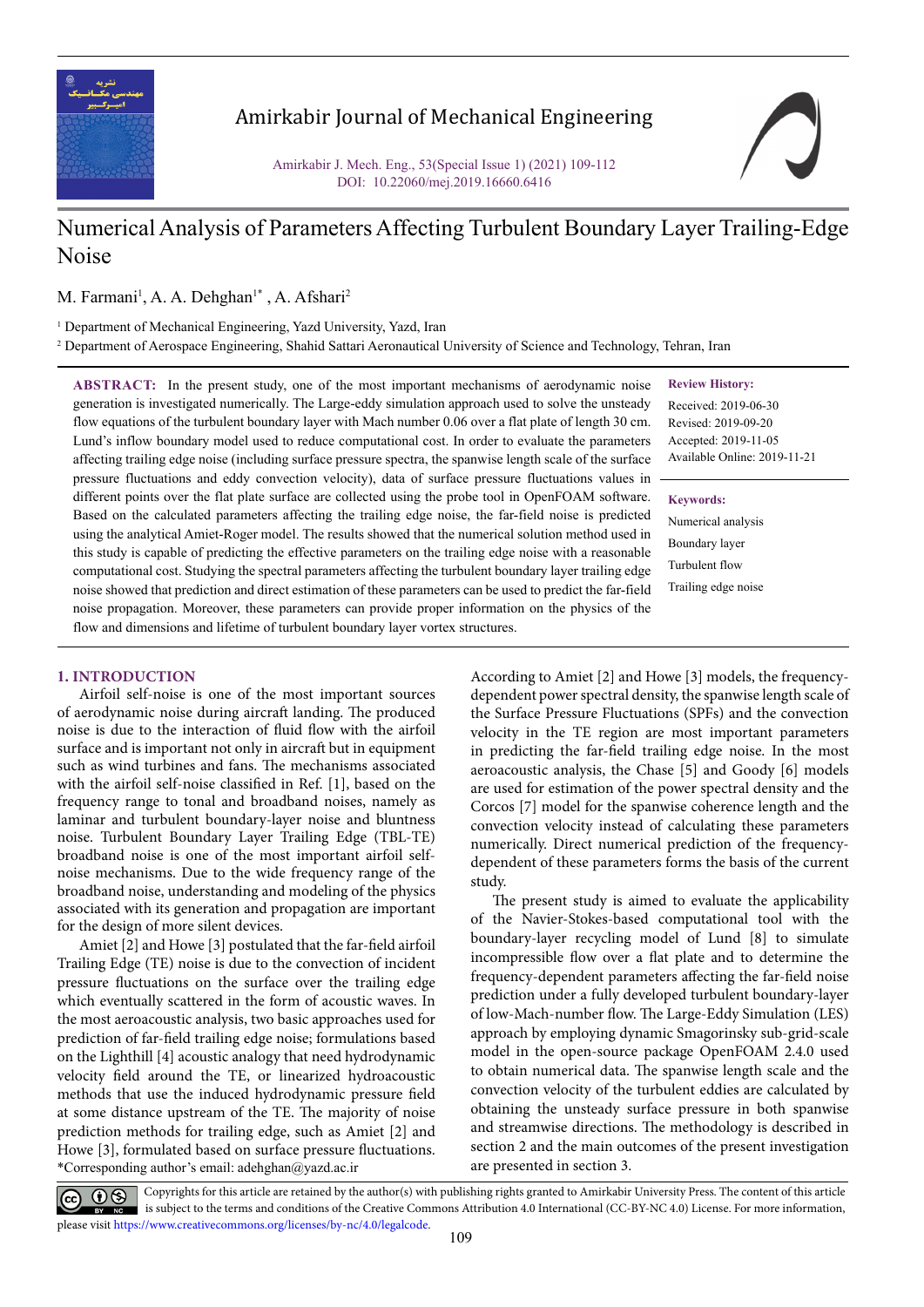

**Fig. 1. Probes array over the flat plate surface Fig. 1. Probes array over the flat plate surface**



rig. 2. Surface pressure spectra normalized with outer<br>variables of the turbulence boundary layer at  $x/L = 95%$ **Fig. 2. Surface pressure spectra normalized with outer** range is due to the utilization of the utilization of the utilization of the utilization of the utilization of  $\frac{d}{dt}$ 

#### **2. METHODOLOGY**  $\mathbf{b}$  are  $\mathbf{b}$  and  $\mathbf{b}$

2. METHODOLOGT<br>The current study investigates the flow of a turbulent boundary layer over a flat plate of 300 mm chord, with a wetted span of 40 mm. The domain stretches 30 mm in the wall-normal direction. At a free-stream Mach number of 0.06, the Reynolds number based on the flat plate length is  $4 \times 10^5$ . The boundary layer thickness at the inlet boundary selected to  $\overline{\mathbf{u}}$ be 5-mm. The recycling plane of the Lund  $[8]$  model located  $\frac{1}{2}$ at 48 $\delta_{\raisebox{1pt}{\tiny 0}}$  downstream of the inlet boundary was used as the at  $400<sub>o</sub>$  downstream of the linet boundary was used as the influor generation. This greatly reduces the computational demands. At the outlet and top of the computational domain, *z*=**585** maxwelled in Fig. 4. *Z*=585 mm as presented in Fig. 3. Reumann boundary conditions for velocity components are used. The wall modeled with a no-slip condition. Both sides of the domain are considered periodic to simulate an infinite span. Regarding pressure boundary conditions, the pressure on the top boundary is fixed, whereas all other boundaries are modeled using a zero-gradient condition. correction in Ref. *according to the correction* 

The domain is discretized in  $400\times80\times120$  cells, resulting in  $\Delta x^+ = 38$ ,  $\Delta y^+_{wall} < 1$  and  $\Delta z^+ = 12$ . As shown in Fig. 1, an Finally, Roger L-shaped array of probes is defined over the flat plate surface pressure specific to the result of applying the result of applying the results of applying the results of applying the results of the results of the results o to obtain unsteady pressure fluctuations in both streamwise pressure fluctu



 $\omega\delta/u_{\infty}$  a distance between streamwise probes Fig. 3. Variation of eddy convection velocity with and with region is the flow function of the turbulent structure in the turbulent structure in the turbulent structure in the turbulent structure in the turbulent structure in the turbulent structure in the turbulent structure in th



Fig. 4. Far-field pressure spectral density predicted by analytical Roger et.al. [12] model in comparison with **experimental results [9, 12] as a function of no dimensional experimental results [9, 12] as a function of no dimensional frequency** $\omega \delta^* / u_{\infty}$  at  $Z = 58.5$  mm

and spanwise directions.

# **3. RESULTS AND DISCUSSION**

**EXESULTS AND DISCUSSION**<br>Fig. 2 shows the surface pressure Power Spectral Density (PSD) near the trailing edge normalized with outer scaling parameters of the boundary layer in comparison with the results of [6, 9-11]. As may be seen, PSD spectra decay as  $\omega^{0.7}$ and  $\omega$ <sup>-5</sup> in the mid and high-frequency ranges, respectively. Fig. 2 shows the surface pressure Power Spectral Def

Fig. 3 shows the ratio of eddy convection velocity for various streamwise spacing for a free-stream velocity of 20 m/s. As may be seen, the eddy convection velocity increases with increasing streamwise spacing between the probes. Finally, Roger et al. [12] analytical model, which uses surface pressure spectra, the spanwise length scale of the surface pressure fluctuations and eddy convection velocity as the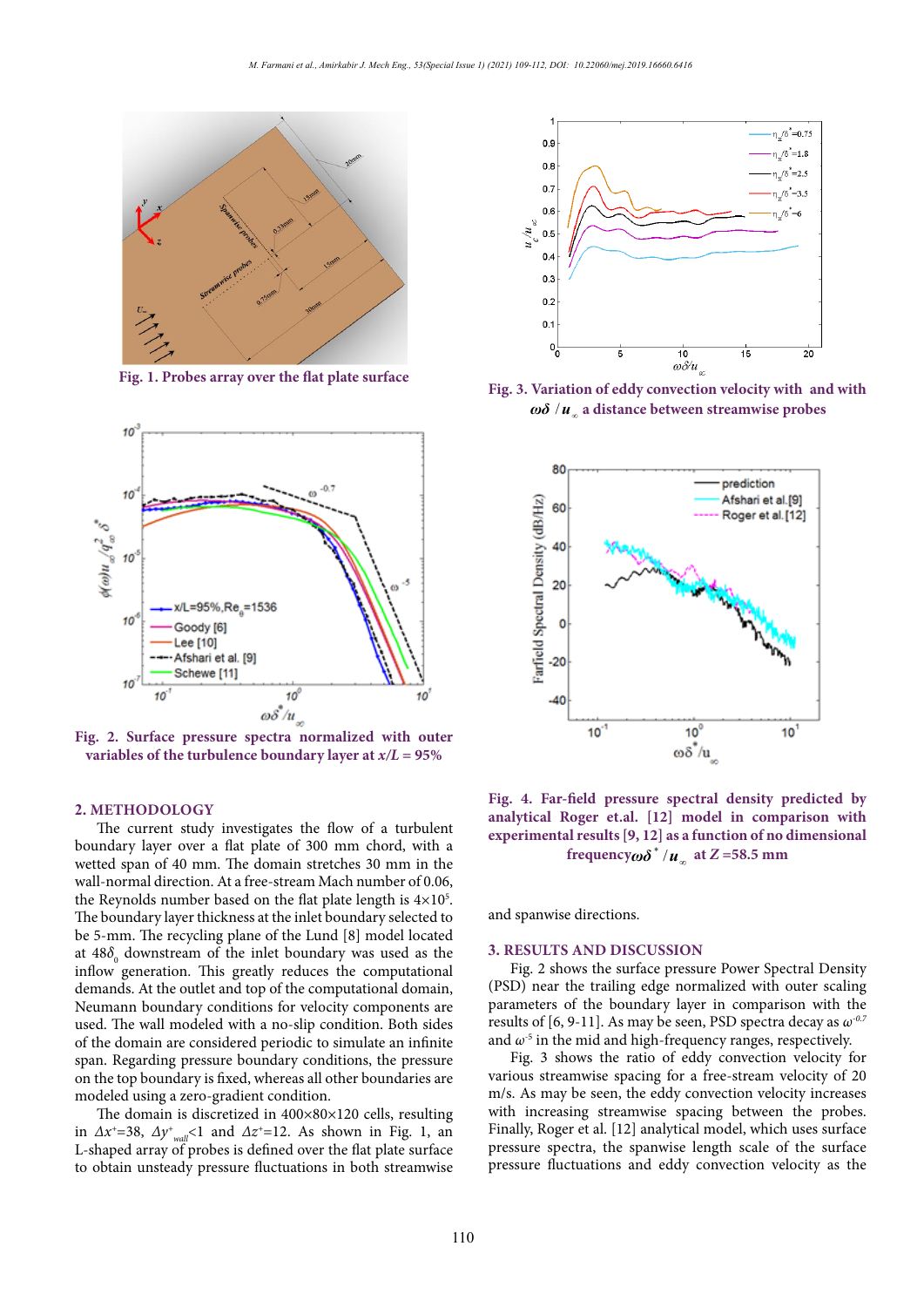input parameters, is used for predicting the far-field spectra at *z*=585 mm as presented in Fig. 4. Results show that despite the deviation of analytical prediction from experimental results of [9, 12], the analytical model adequately predicts both magnitudes and the general trend of the far-field noise. Deviation at low-frequency range is due to the utilization of tripping for turbulent boundary layer generation and hence thickening the boundary layer. In the high-frequency range, the deviation is due to the result of applying Corcos [7] correction in Ref. [9, 12].

## **4. CONCLUSIONS**

In the present study, the LES approach used to simulate incompressible flow over a flat plate to directly determine the frequency-dependent parameters affecting far-field noise prediction under a fully developed turbulent boundary-layer of low-Mach-number flow. An L-shaped array of probes defined over the flat plate surface to capture unsteady pressure fluctuations for determining the surface pressure power spectral density, the spanwise length scale of the SPFs and eddy convection velocity in the TE region. The results show that these parameters provide useful information regarding the flow field structure in the turbulent boundary layer. Furthermore, the results confirm the effectiveness of the numerical algorithm used in the present study for the prediction of far-field turbulent boundary layer trailing edge noise.

## **REFERENCES**

- [1] T.F. Brooks, D.S. Pope, M.A. Marcolini, Airfoil self-noise and prediction, in, 1989.
- [2] R.K. Amiet, Noise due to turbulent flow past a trailing edge,

Journal of sound and vibration, 47(3) (1976) 387-393.

- [3] M.S. Howe, A review of the theory of trailing edge noise, Journal of sound and vibration, 61(3) (1978) 437-465.
- [4] M.J. Lighthill, On sound generated aerodynamically I. General theory, in: Proceedings of the Royal Society of London. Series A. Mathematical and Physical Sciences, 1952, pp. 564-587.
- [5] D. Chase, The character of the turbulent wall pressure spectrum at subconvective wavenumbers and a suggested comprehensive model, Journal of Sound and Vibration, 112(1) (1987) 125-147.
- [6] M. Goody, Empirical spectral model of surface pressure fluctuations, AIAA journal, 42(9) (2004) 1788-1794.
- [7] G. Corcos, Resolution of pressure in turbulence, The Journal of the Acoustical Society of America, 35(2) (1963) 192-199.
- [8] T.S. Lund, X. Wu, K.D. Squires, Generation of turbulent inflow data for spatially-developing boundary layer simulations, Journal of computational physics, 140(2) (1998) 233-258.
- [9] A. Afshari, A.A. Dehghan, M. Farmani, Experimental investigation of trailing edge noise by measuring unsteady surface pressures, Amirkabir Journal of Mechanical Engineering, (2017) (In Persian).
- [10] S. Lee, A. Villaescusa, Comparison and Assessment of Recent Empirical Models for Turbulent Boundary Layer Wall Pressure Spectrum, in: 23rd AIAA/CEAS Aeroacoustics Conference, 2017, pp. 3688.
- [11] G. Schewe, On the structure and resolution of wall-pressure fluctuations associated with turbulent boundary-layer flow, Journal of Fluid Mechanics, 134 (1983) 311-328.
- [12] M. Roger, S. Moreau, M. Wang, An analytical model for predicting airfoil self-noise using wall-pressure statistics, in: Annual Research Brief, Center for Turbulence Research, Stanford University, 2002, pp. 405-414.

## **HOW TO CITE THIS ARTICLE**

*M. Farmani, A.A. Dehghan, A. Afshari, Numerical Analysis of Parameters Affecting Turbulent Boundary Layer Trailing-Edge Noise, Amirkabir J. Mech Eng., 53(Special Issue 1) (2021) 109- 112.*

**DOI:** 10.22060/mej.2019.16660.6416